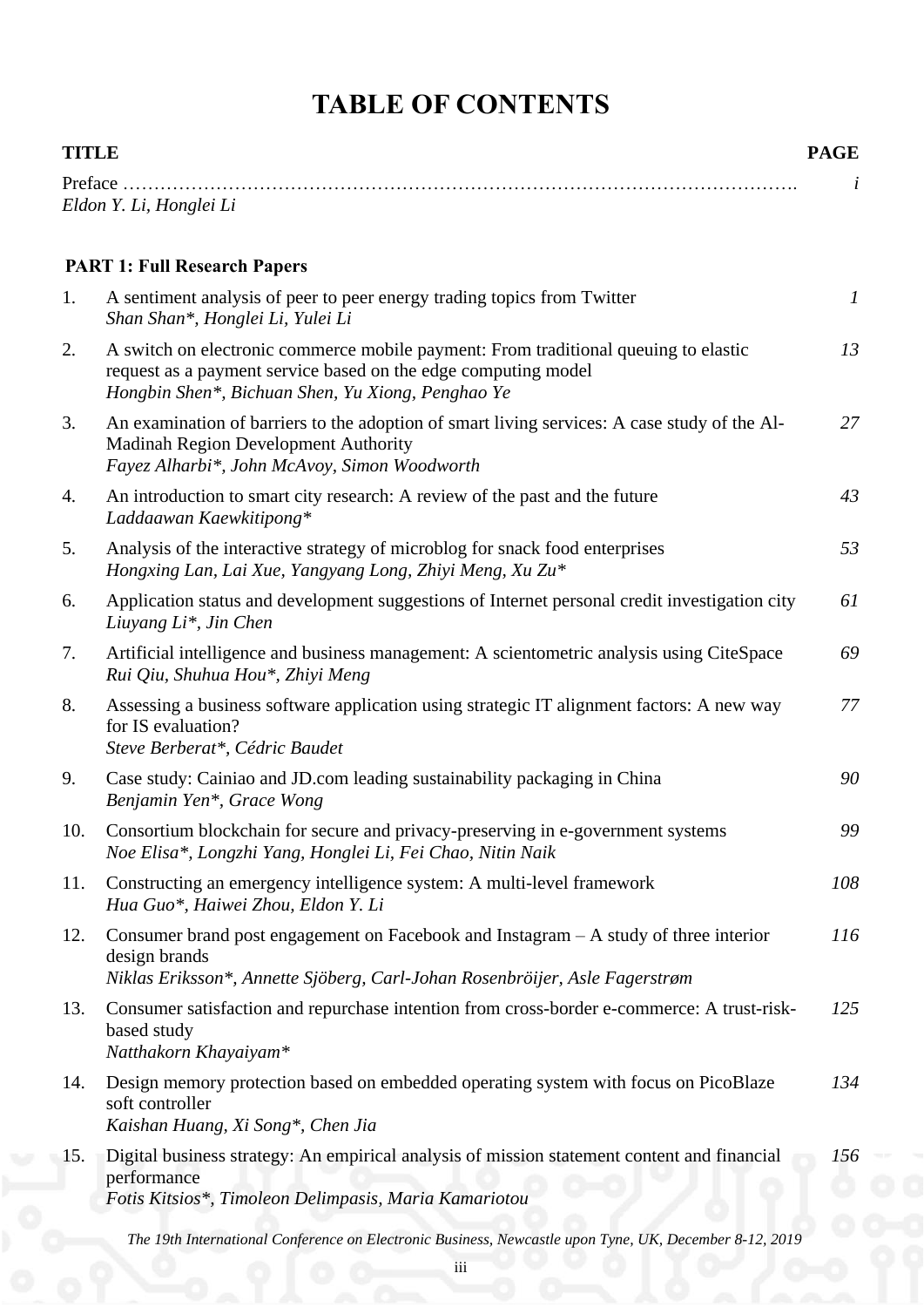| 16. | Digital transformation through enterprise systems: A variance model linking the drivers of<br>business value and the value created from enterprise systems<br>Prithvi Bhattacharya*                                  | 164 |
|-----|----------------------------------------------------------------------------------------------------------------------------------------------------------------------------------------------------------------------|-----|
| 17. | Discussion on the live broadcast of social media and e-commerce<br>Kailin Hsu*                                                                                                                                       | 178 |
| 18. | Eco-system oriented instrument for measuring firm technology adoption<br>Joshua Kofi Doe*, Rogier Van de Wetering, Ben Honyenuga, Johan Versendaal                                                                   | 186 |
| 19. | Effects of gamification elements on crowdsourcing participation: The mediating role of<br>justice perceptions<br>Jiaxiong Weng, Huimin Xie*, Yuanyue Feng, Ruoqing Wang, Yi Ye, Peiying Huang, Xizhi<br><b>Zheng</b> | 199 |
| 20. | Empirical insights into the benefit from implementing smart contracts<br>Rainer Schmidt*, Michael Möhring, Barbara Keller, Fabian Fuchs, Andreas Kochsiek,<br>Florian Völkel                                         | 212 |
| 21. | Evaluating it alignment and performance in SMEs using multivariate regression analysis<br>Maria Kamariotou*, Fotis Kitsios                                                                                           | 222 |
| 22. | Finding product problems from online reviews based on BERT-CRF model<br>Yusheng Mao*, Liyi Zhang, Yiran Li                                                                                                           | 231 |
| 23. | Implementing Industry 4.0: Exploring the literature in a systematic way using text mining<br>Hamed Nayernia*, Savvas Papagiannidis, Hanna Bahemia                                                                    | 242 |
| 24. | Improving attribute classification with imperfect pairwise constraints<br>Zequn Li*, Honglei Li, Ling Shao                                                                                                           | 253 |
| 25. | Investigating the key factor of personal brand in e-commerce - A case study of "myhomes"<br>Jiann-Horng Chen*, Sheng-Hao Tsao, Jiin-Tian Chyou                                                                       | 263 |
| 26. | Knowledge seeking: The new horizon on knowledge management<br>Han Lai, Honglei Li, Ruxian Yao*, Jin Guo                                                                                                              | 272 |
| 27. | Modelling management consulting in India: Towards management consulting theory<br>Rohit Ramanujam, John Hamilton, Singwhat Tee*, Michael Underdown                                                                   | 285 |
| 28. | Motives to play a mobile location-based augmented-reality game of non-adopters: The case<br>of Pokémon Go<br>Mathupayas Thongmak*                                                                                    | 300 |
| 29. | Realization path of intelligent logistics in the era of new retail<br>Mingxuan Zheng, Lijun Xu*, Yaqin Dou                                                                                                           | 315 |
| 30. | Research and prediction on the sharing of WeChat official accounts' articles<br>Bo Yang, Junlin Tang*, Xi Ma, Yawen Chang, Huayang She                                                                               | 323 |
| 31. | Research on application of Kansei image of culture in big data of product design<br>Min Shi, Lijun $Xu^*$                                                                                                            | 340 |
| 32. | Research on health service system of smart communities for older adults<br>Xiaoting Xu*, Mengqing Yang, Qinghua Zhu                                                                                                  | 349 |
| 33. | Research on influencing factors of information dissemination of WeChat public accounts<br>based on FSIPS two-stage model<br>Bo Yang, Xinrui Zhang*, Rong Zhang, Lilong Zhang, Ziyi Liang, Lingling Wang              | 358 |
| 34. | Research on operation mode and risk prevention of B2B supply chain finance<br>Qiming Zheng, Yaqin Dou*, Yisheng Wu, Yide Shi                                                                                         | 373 |

*The 19th International Conference on Electronic Business, Newcastle upon Tyne, UK, December 8-12, 2019*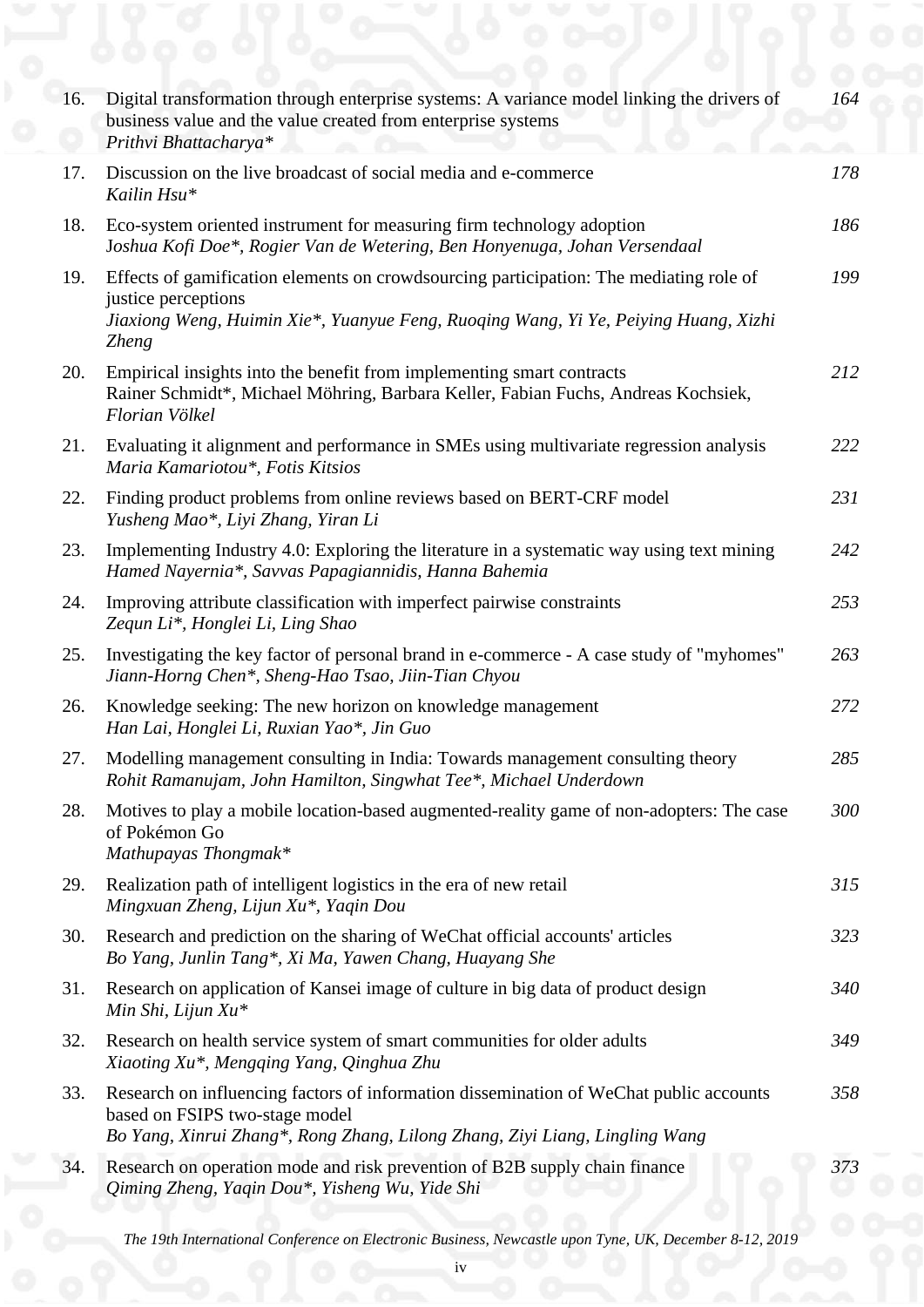| 35. | Research on the influencing factors in college students' entrepreneurship and innovation<br>intention-base on the information exchange<br>Zhuoya Xiao, Xin Huang*, Xiaowen Huang                               | 381        |
|-----|----------------------------------------------------------------------------------------------------------------------------------------------------------------------------------------------------------------|------------|
| 36. | Research on the innovative application of digital supply chain finance in private science and<br>technology enterprises in China<br>Yaqin Dou*, Mingxuan Zheng*, Xin Gao                                       | 393        |
| 37. | Research review on artificial intelligence technology to provide design of man-machine<br>interaction in industry and product design<br>Lijun Xu*, Shengfeng Qin, Peng Wang, Xiang Chen                        | 403        |
| 38. | Social commerce: Chanting the experience of shoppers in a developing country<br>Yurita Yakimin Abdul Talib*, Fariza Hanim Rusly                                                                                | 411        |
| 39. | Supplier concentration, ownership type and trade credit financing: Based on the empirical<br>evidence of manufacturing industry listed companies in China<br>Yaqin Dou*, Qiming Zheng, Xinfeng Dou, Sijia Chen | 419        |
| 40. | Survival in the digital age $-$ A framework for formulating a digital transformation strategy in<br><b>SME</b><br>Johannes Trenkle*                                                                            | 428        |
| 41. | The influencing factors on consumers' purchase intention under the cross-border e-commerce<br>platforms<br>Zhen Qin*, Yan Ni, Lanwei Zhao                                                                      | 443        |
| 42. | The more you know, the more you buy? Knowledge, and engagement drive luxury<br>purchasing<br>Chi Hsien Kuo, Shinya Nagasawa*                                                                                   | 456        |
| 43. | Tourist wildlife consumption qualitative considerations: Sabah, Malaysia<br>Fiffy Saikim, John Hamilton*, Singwhat Tee                                                                                         | 464        |
| 44. | Two-sided e-market platform: A case study of cross border e-commerce between Thailand<br>and China<br>Peter Ractham*, Ruth Banomyong, Apichat Sopadang                                                         | 475        |
| 45. | Virtual world platforms end-user motives<br>Mohamed Nazir*, John Hamilton, Singwhat Tee                                                                                                                        | 483        |
| 46. | Wildlife tourist consumption in Sabah Malaysia: A SEM path model approach<br>John Hamilton*, Fiffy Hanisdah Binti Saikim, Singwhat Tee, Michael Underdown                                                      | 491        |
|     | <b>PART 2: Work-in-Progress Papers</b>                                                                                                                                                                         |            |
| 47. | A conceptual framework for data property protection based on blockchain<br>Qian Li, Meng Xu, Miao Fang, Meng Yang, Yue Guo*                                                                                    | 501        |
| 48. | A hybrid travel recommender system for the group tourists<br>Wei Liu*, Ran Liu                                                                                                                                 | 506        |
| 49. | An investigation on innovation barriers in manufacturing firms<br>A.B.M Munibur Rahman, Yuanjian Qin, A.S.M. Towhid*                                                                                           | 511        |
| 50. | Application analyses of visual information processing techniques in e-commerce<br>Xuefang Zhu*                                                                                                                 | 515        |
| 51. | Factors affecting continuance intention of mobile government services<br>Thamer Alshammari*, Chris Messom, Yen Cheung                                                                                          | <i>520</i> |
|     |                                                                                                                                                                                                                |            |